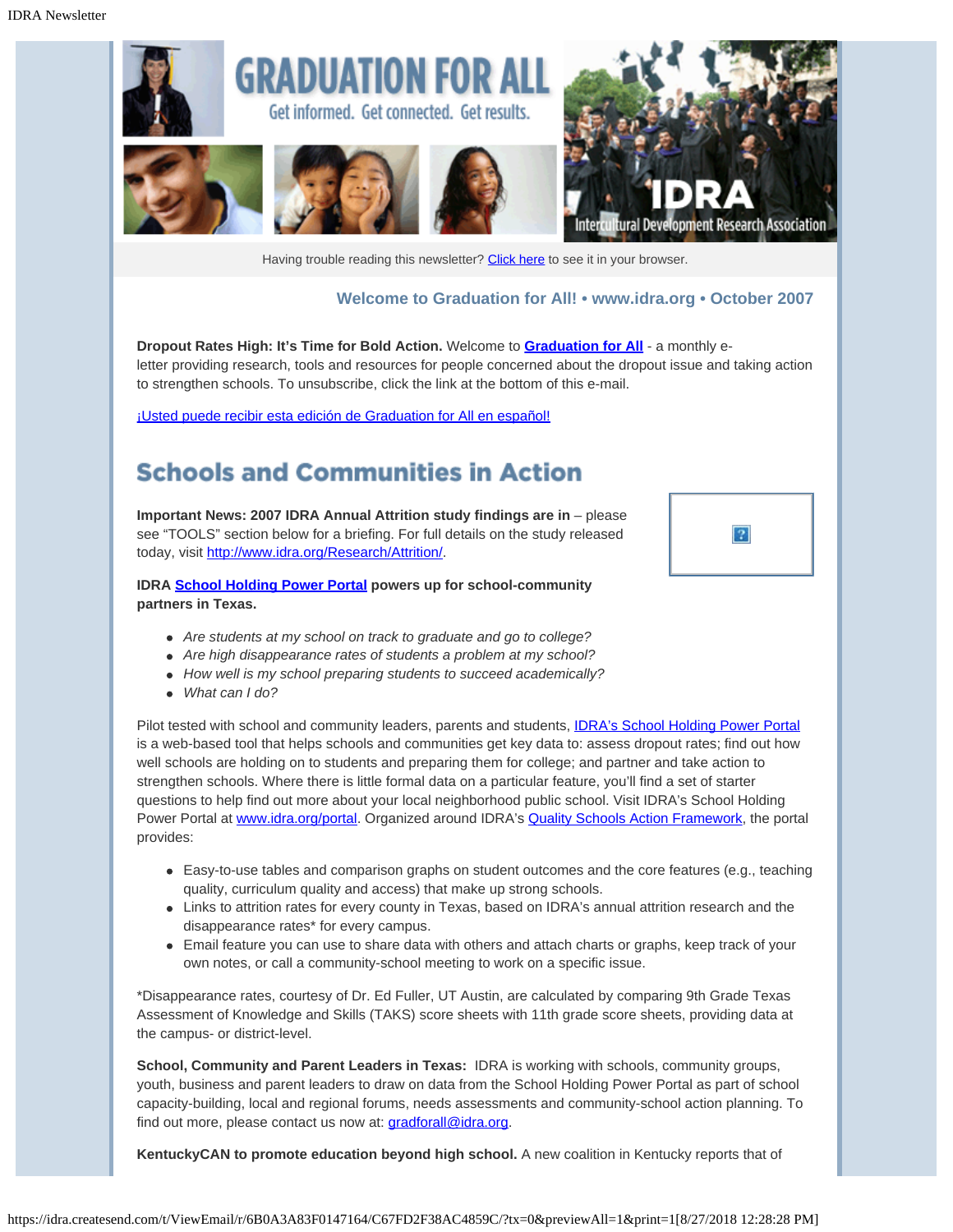every 100 Kentucky ninth graders, 65 graduate from high school, 39 enter college and only 15 earn a college degree. The coalition has vowed to improve these odds. KentuckyCAN, just launched by the Prichard Committee for Academic Excellence and Kentucky's Council for Postsecondary Education, with funding from the Lumina Foundation, will develop a cross-state network of business, civic and youth groups, educators and policymakers and knit together secondary and postsecondary programs to "create a college-going culture" throughout the state. KentuckyCAN will use the website [GoHigherKY.org](http://idra.createsend1.com/t/1/l/hjikj/l/www.GoHigherKY.org) to provide youth and their families information on college admission and costs, virtual campus tours and careers. To find out more about this statewide cross-sector coalition model and interactive online tools, visit the Prichard Committee online at [www.prichardcommitteee.org](http://idra.createsend1.com/t/1/l/hjikj/l/www.prichardcommittee.org/) and [GoHigherKY.org](http://idra.createsend1.com/t/1/l/hjikj/l/GoHigherKY.org).

**Communities in Schools - from the outside in.** In ["Battling the Dropout Epidemic](http://idra.createsend1.com/t/1/l/hjikj/l/www.huffingtonpost.com/william-milliken/battling-the-dropout-epid_b_68532.html)," a blog on an October issue of the **Huffington Post**, William Milliken, founder and vice chairman of Communities in Schools, describes the path of his work from storefront schools in Harlem in 1965 to today's partnerships with public schools. A key reason for the shift, Milliken notes, is that by the time students had left "…they had already been scarred by the failures of the system…We had to find a way to move our operation inside the public schools, and reach potential dropouts before they quit." Click [here](http://idra.createsend1.com/t/1/l/hjikj/l/www.huffingtonpost.com/william-milliken/battling-the-dropout-epid_b_68532.html) for the full article. Speaking of this, Communities in Schools national conference [Leadership for Change: A Nation Without Dropouts](http://idra.createsend1.com/t/1/l/hjikj/l/www.cisnationalconference.com) takes place October 31-Nov. 4, 2007 in Atlanta. A schedule of workshops can be found [here.](http://idra.createsend1.com/t/1/l/hjikj/l/www.cisnationalconference.com/2.3.Sessions.php%23Best) We will be there, presenting on IDRA's [Coca-Cola Valued Youth Program](http://idra.createsend1.com/t/1/l/hjikj/l/www.idra.org/Coca-Cola_Valued_Youth_Program.htm) in "Best Practices."

**Give Kids Good Schools.** October 15-21 was *Give Kids Good Schools Week*, a national campaign spearheaded by the Public Education Network to provide resources and information people can use to improve local public schools. You may have hosted a Give Kids Good Schools site visit to spotlight best practices or a community forum. To keep up the momentum, [visit the campaign online](http://idra.createsend1.com/t/1/l/hjikj/l/www.givekidsgoodschools.org/main/act.cfm?Category=What_Others&Section=Main), where you'll find links to key issues, quick facts on public schools, and the "411" on what others are doing locally and statewide.

**PTA Grassroots Advocacy Kit Online.** This kit provides a step-by-step guide for defining issues and mobilizing local, state and national action to improve programs and policies on behalf of children. Check it out at: [http://www.pta.org/advocacy/](http://idra.createsend1.com/t/1/l/hjikj/l/www.pta.org/advocacy/).

#### **Youth Voices**

**"You showed us all the doors in the future and taught us how to open those doors."** - Former tutor, IDRA's Coca-Cola Valued Youth Program in Mesa, Arizona. In 2007, she is in her freshman year at the University of Arizona College of Nursing on a full scholarship.

## **Toolbox**

**Findings from [IDRA's 2007 IDRA Annual Attrition Study](http://idra.createsend1.com/t/1/l/hjikj/l/www.idra.org/Research/Attrition/) are in: Texas attrition rates remain high overall; grow worse for some groups.** IDRA has conducted research on the dropout issue in Texas since 1986, providing a 2 decade snapshot of trends, data for every county in the state, and a comprehensive look at state progress on this issue. The IDRA study is based on an enrollment methodology, a model for calculating attrition rates that is now widely used by independent researchers to examine data in other states.



#### **Key findings are:**

- **Texas public schools are failing to graduate one out of every three students.** Today, Texas has a 34 percent rate of attrition - higher than the 33 percent rate that so alarmed Texans back in 1986.
- **Texas schools are losing a student every four minutes.**
- In 2006-07, **134,676 students were lost from public school enrollment** in Texas.
- **The attrition rate in 2006-07 was more than 40 percent for Black students and Hispanic students**. Attrition rates for Native American students have declined from 45 percent in the inaugural study to 35 percent today; Asian/Pacific Islander students have seen the greatest improvement (a decline in attrition rates from 33 percent in 1985-86 to 14 percent in 2006-07).
- **Gaps are growing.** The gap between the attrition rates of White students and Black students has increased from 7 percentage points in 1985-86 to 20 percentage points in 2006-07. The gap between attrition rates of White students and Hispanic students has increased from 18 to 25 percentage points during this same period.
- **Rates are worsening for boys.** Attrition rates for male students have increased from 35 percent to